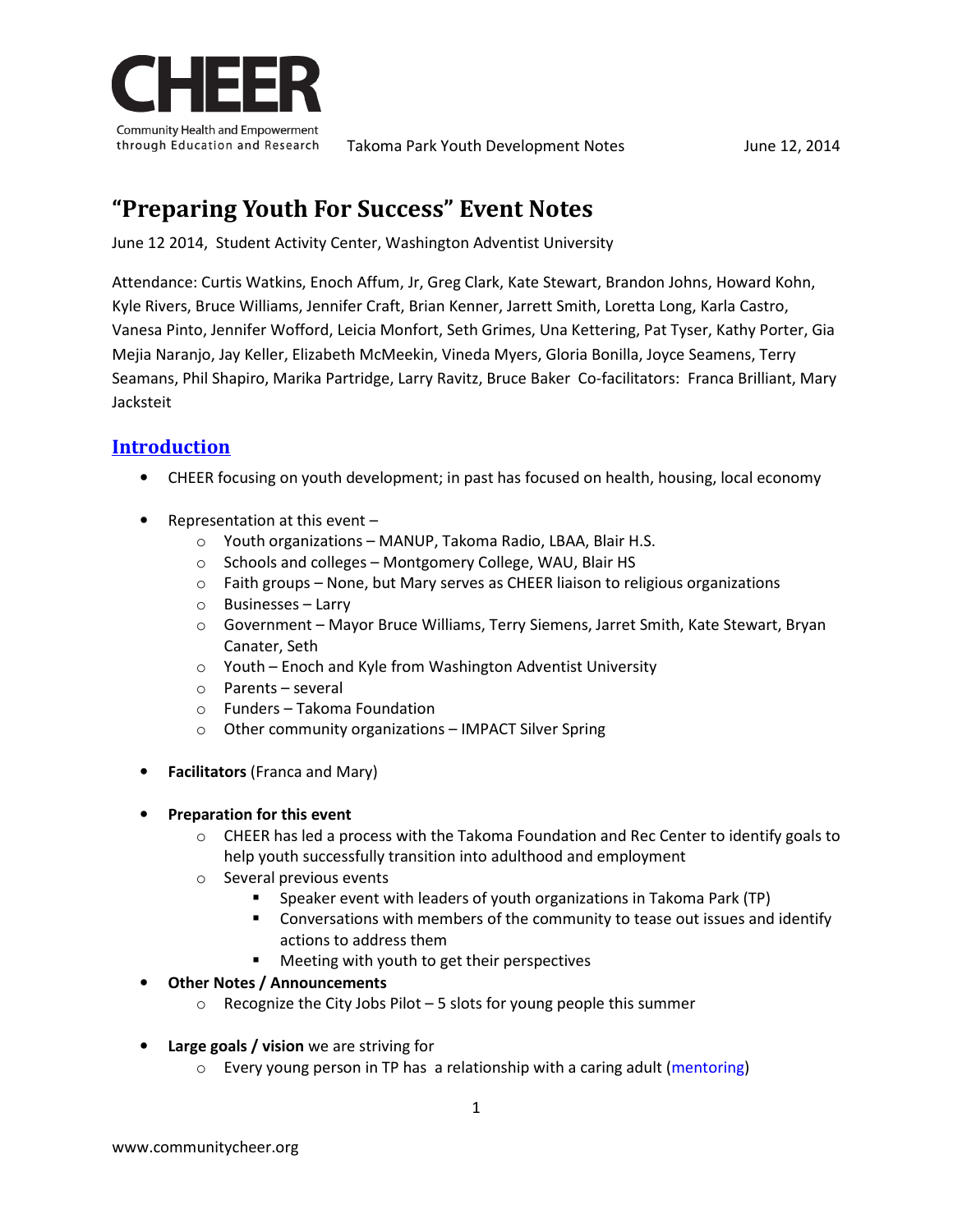

through Education and Research Takoma Park Youth Development Notes June 12, 2014

- $\circ$  Every young person in TP is prepared for employment (employment), includes gaining skills and experience
- o Every student receives an appropriate education (education)
- $\circ$  Community-wide collaboration will assist TP youth in making a successful transition to adulthood (community collaboration)
- $\circ$  Young people are part of the process of reaching these goals (youth participation)
- **Questions: Does TP include the DC side?**
	- $\circ$  Focus on TP, but people cross boundaries; include Long Branch and some of DC near TP
- **Goal tonight: Get to actionable ideas that people can/will work on following this meeting**
- **Breakout groups** Will discuss the gaps and areas/goals where we could have an impact. Brainstorm actionable ideas in the following areas, then identify top two ideas, and people make commitments to specific actions.
	- 1) **Summer and after school jobs** (Greg Clark) could be internship, apprenticeship, skill development, etc.
	- 2) **Financial literacy** (Kathy Porter, Takoma Foundation/CHEER) What does it take to be an adult? Developing financial independence
	- 3) **Career exposure** (Curtis Watkins, WAU) broadening the horizons to youth in TP
	- 4) **College exposure** (Brandon Johns & Elizabeth, IMPACT/LBAA)

# **Breakout Groups: Points of Discussion and Top Ideas**

# **1) Summer and After-School Jobs**

# *Points of Discussion / Top Ideas*

- **City Pilot SYEP Program** 
	- $\circ$  Evaluate in the short-term 1) administration, 2) employer, 3) youth
	- $\circ$  Evaluate in the long-term expand employers, continue with current employers, expand to after-school

#### • **Internships that provide training**

- o Paid or unpaid
- $\circ$  Takoma TV, radio, public works projects (small meaningful projects), docs in progress
- **Senior Village/Intergenerational Job Bank** 
	- o Jobs bank, opportunities for young people
	- o Volunteer/service learning
- Key partners
	- o Old Takoma Business Association
	- o Reemberto
	- o IMPACT Silver Spring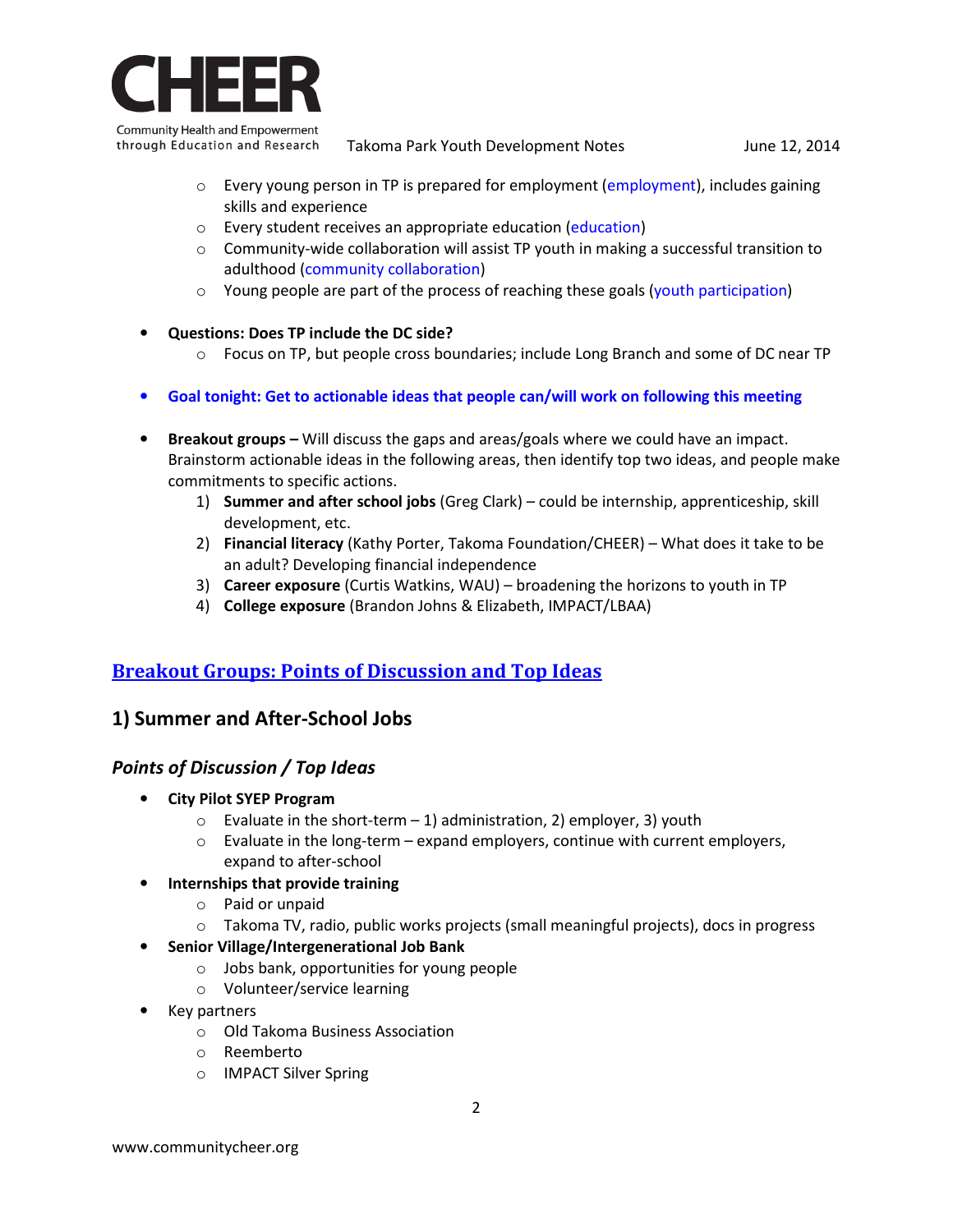

- o Crossroads Development Authority
- o Government, City Council
- o Schools
- o PTAs
- o Village of Takoma Park (entity for senior villages)
- o Faith-based organizations

# **2) Financial Literacy**

### *Points of Discussion*

General Discussion

- Online financial issues and online security
- Primer on consumer credit
	- o Credit cards
	- o Student loans
- Personal money management and budgeting
- How to use money to your benefit
	- o Saving/investment programs
	- o Incentives to save
- Wealth creation
	- o Home buying
	- o Savings and investments
- Home buying clubs
- Retirement savings
- Basic economics: national financial system vs. barter system
- Local resilience circles
- Bank On encourage use of banks vs. check-cashing / predatory lending
- Michelle Singletary
- Character-building
	- o How to use money
	- o Frugality

#### Actionable ideas

- Curriculum on financial literacy
	- o All age groups elementary, middle and high school
	- o Include personal budgeting
	- o Include gamification
	- o Partner with Bridge Forte at Washington Adventist University
- Budgeting apps
	- o Evaluate what's out there / need someone to research budgeting apps
	- o Promote use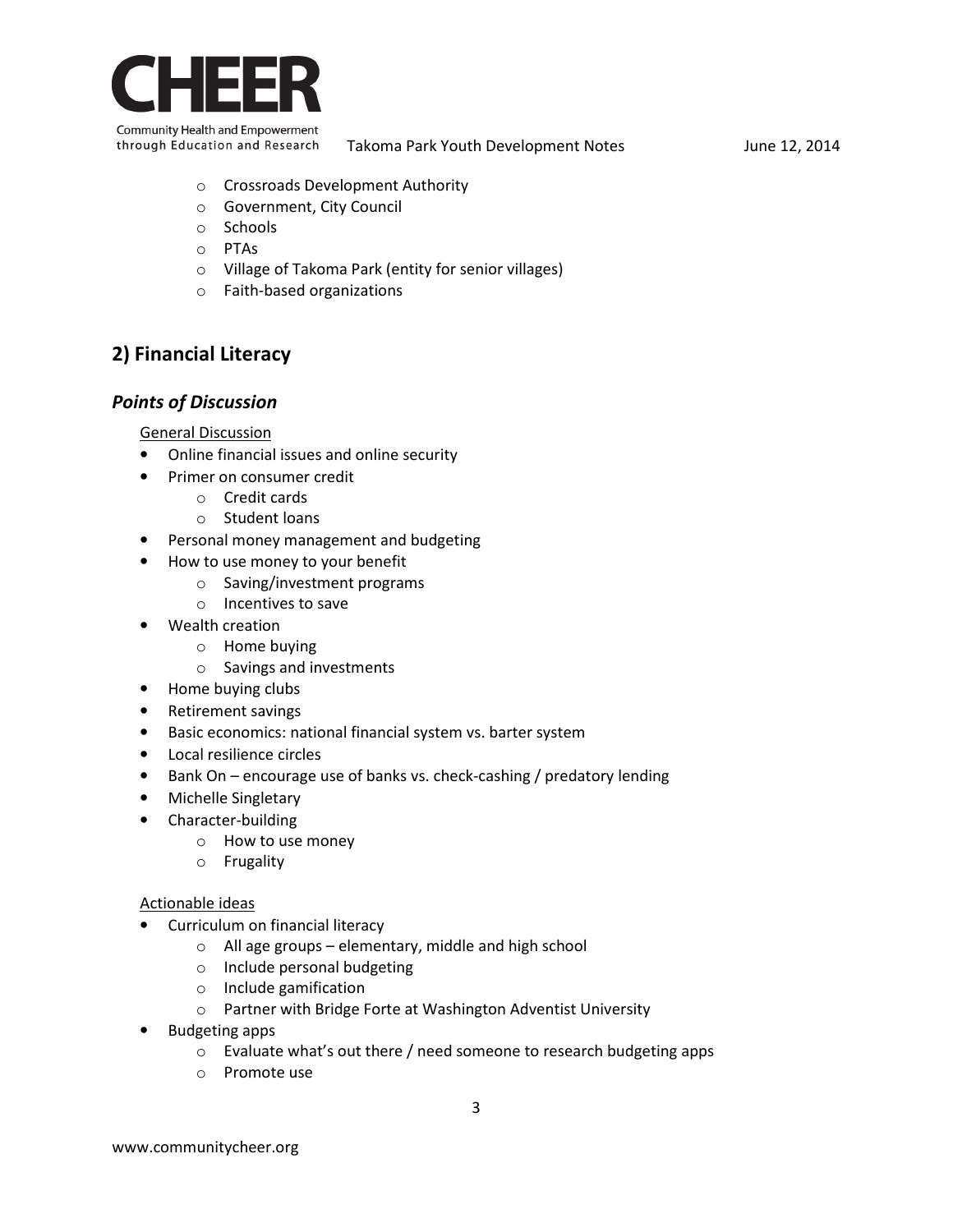

- Entrepreneur class
	- o Include financial literacy
- Crow-funding (new forms of investing)
	- o Using to teach investing
- **Money mentors** 
	- o For specific financial decisions

# *Top Ideas*

- **Money Mentors Club** 
	- o To learn financial literacy concepts
	- $\circ$  Identify mentors people already known / respected
	- o Create program structure club?
	- o Publicize and network in the community
		- **Target groups where most needed**
		- **Schools**
		- **Tenant associations**
		- **TP Recreation Department**
	- o Games and prizes
		- Use "Gamification" combine fun and learning to teach people about financial literacy
			- Create a two-way learning process between mentors and youth
		- **•** Offer incentives
	- $\circ$  Club first, then individual mentors, i.e. could transition to "Money Mentors"
	- o In the long-term, develop budgeting apps

### • **Curriculum on financial literacy**

- o All age groups elementary, middle and high school
- o Include personal budgeting
- o Include gamification
- o Partner with Bridge Forte at Washington Adventist University

# **3) Career Exposure**

### *Points of Discussion*

#### **How do we help youth gain career exposure?**

General Discussion

- Contests and competitions with a goal to improve skills (i.e. freerice.com, an online SAT game)
- Use technology to connect to youth broadly
	- o i.e. Takoma Radio Producer Posse Training
	- o Gaming and animation, i.e. Web Kids
	- o Who else is sharing training makers, builders?
- Also consider non-technology routes gardens, outdoor opportunities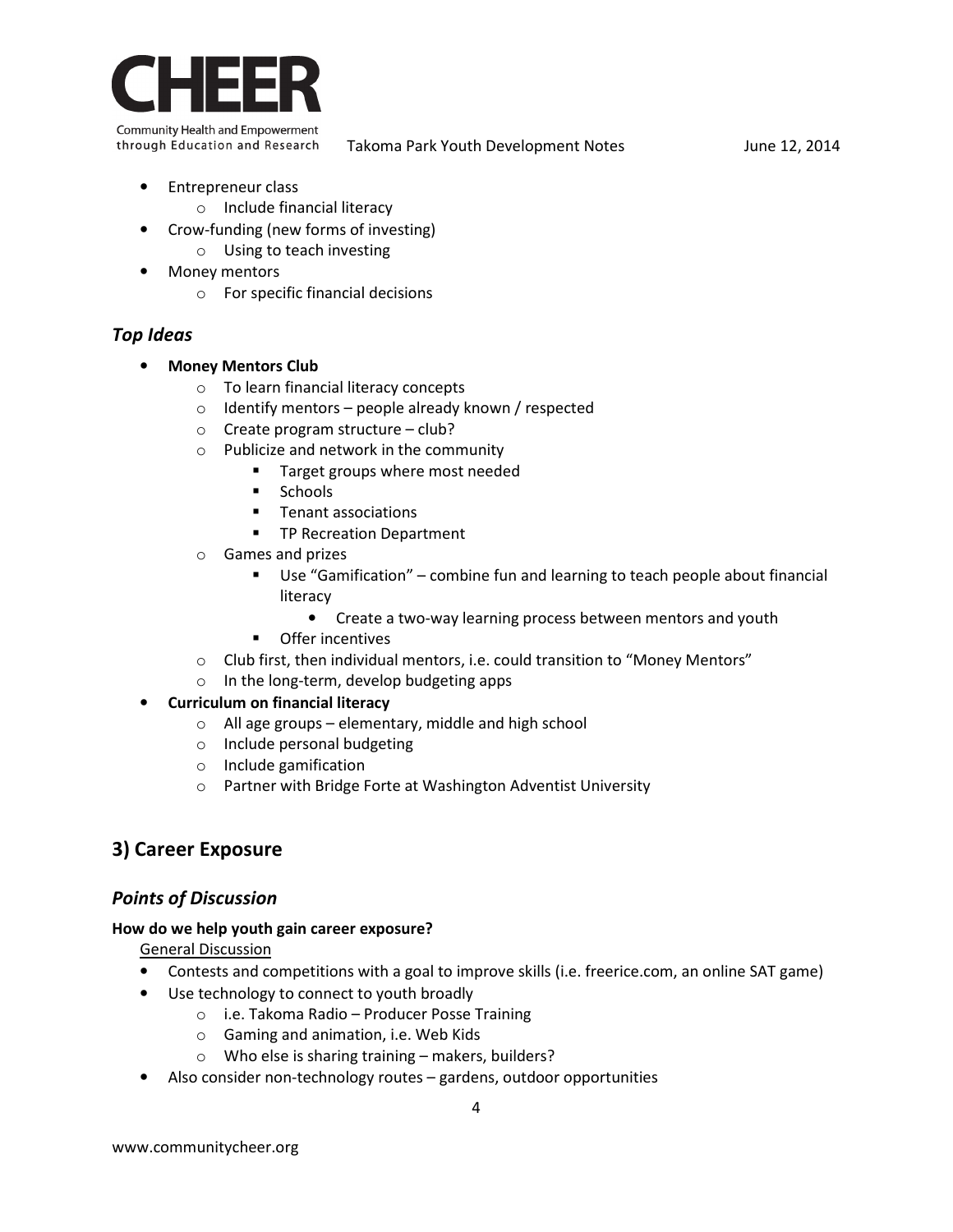

through Education and Research Takoma Park Youth Development Notes June 12, 2014

- Provide jobs
	- o One example is Larry's real estate business:
		- Includes home inspection, home maintenance, landscaping, etc.
		- A good business opportunity in TP to help people "age in place"
- After school programs
	- o Good for networking and exposure
- Meet young people where they are, and find them/go to them

#### Actionable Ideas

- \*\*Set up a system connecting organizations and youth, provide various internship opportunities – may be a longer-term goal, i.e. 1 year
	- o Put youth into appropriate placements aligned with their interests
	- o Include training
	- o Leverage collaborations with community organizations
	- o Provide pre-training for summer internships during winter break?
	- o Allow youth to test different work areas
	- o Help to define choices, i.e. corporate/business, non-profit, different sectors, etc.
	- o There is a program like with through ACSGW called Stepping Up
- Gardening/farming connect with farmers markets, Co-op, neighborhood/community gardens (Dr. Amen?)
	- $\circ$  Latin American Youth Center has a program like this with University of Maryland / Sheridan Community Garden in Riverdale
- Paid lawn/yard work
- Money motivates youth!!
- Multiple pathways important to check out options
- Offer visits to places of employment
- Provide exposure to careers through interview
	- o Speed-dating interviews to gain information about jobs

### *Top Ideas*

- Speed-dating-style Interviews between youth and people in different career paths
	- o At schools or after-school programs
	- o Prepare substantive questions ahead of time:
		- i.e. What is your typical day like? What do you wear to work? What are your favorite / least favorite things about your job? How did you get interested in / choose your career?
- Takoma-wide program matching organizations willing to take entry-level people/youth and youth with interests (in youth orgs?)\*\* (*described in more detail above)*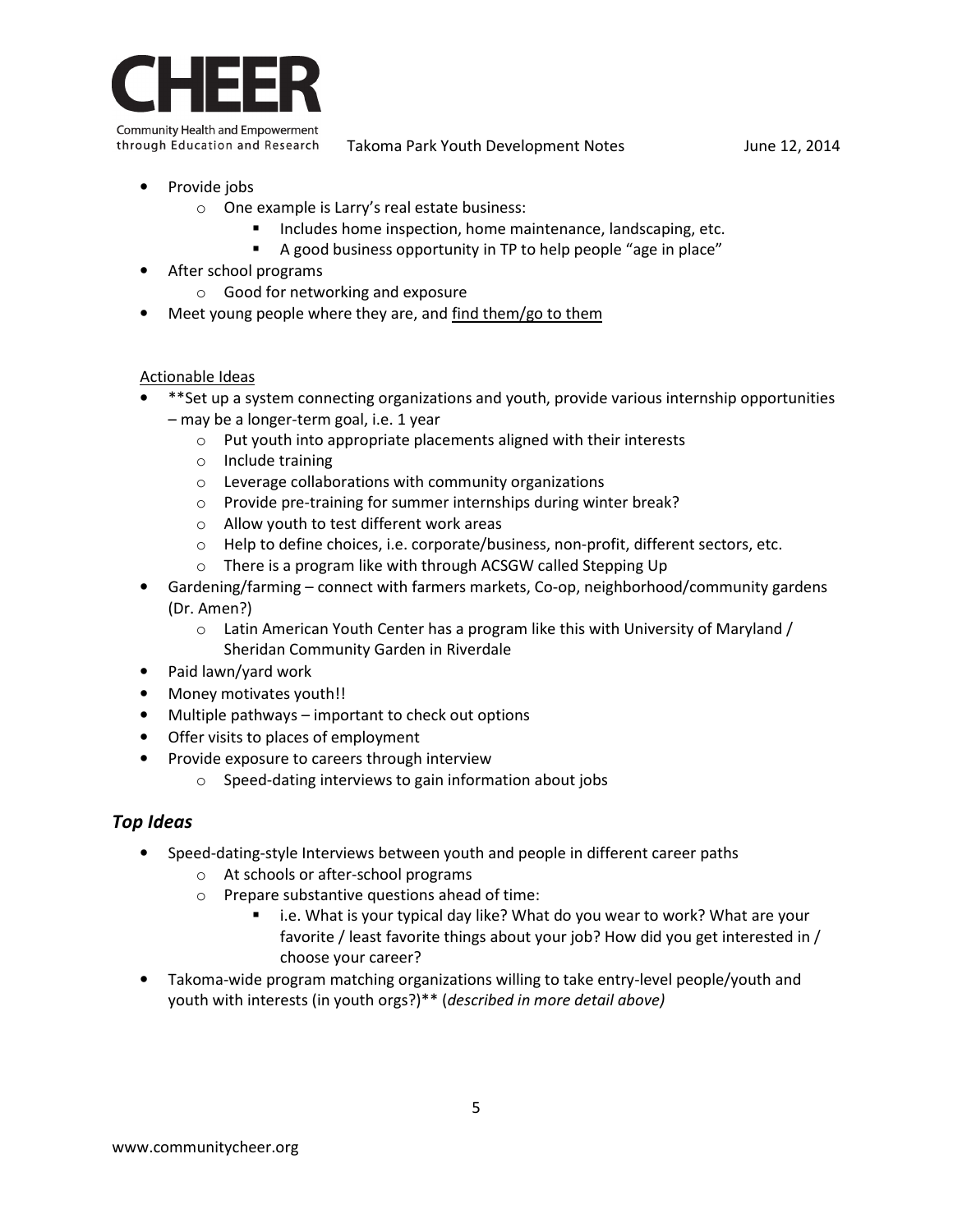

# **4) College Exposure**

### *Points of Discussion*

- College tours
- Financial aid
- Colleges and universities
- Reaching/exposing kids early, i.e.  $5^{th}$  to  $8^{th}$  grade
- Parent involvement early
	- o How can colleges and universities get the information to youth and parents?
- STEM (science, technology, engineering, math and medical) and science competitions and universities
- College students reaching out as mentors and ambassadors
- Support kids while in college to prevent dropouts for first generation college students
- Career centers work with youth from freshman year on
- PSAT and SAT prep earlier, i.e. middle school /  $7<sup>th</sup>$  and 8<sup>th</sup> grade
	- o Classes offered by Montgomery County schools and in Rec Department
- Action items

#### Connecting Colleges with Rec Centers/PTAs and Improving Communication

- o Colleges and universities meet with rec centers, PTAs, church groups, etc.
	- **Make the connection**
	- **Improve communication**
- o Identify how to effectively communicate with PTAs and parents

Exposing Kids to College Classes and Life

- o Linking college professors with middle and high school students
	- Have kids visit university classes, specifically using the subjects the kids are interested in
- $\circ$  Have students from 7<sup>th</sup> grade on go to college social events, i.e. basketball games
- o Bring parent groups
- o Have City support/fund these college exposure programs
- o Expose parents to college financial planning

### *Top Ideas*

- **Exposing families to college** 
	- o Parents financial planning: how to get your kid to college
	- o Kids to college classes and social events
		- Start college visits/trips early on,  $5^{th}$  and  $6^{th}$  grade
		- **Bring youth to college social events, i.e. pep rally, sports games**
		- Have students sit in on college classes of interests
	- o Focus on bridging the gap to connect parents and kids to college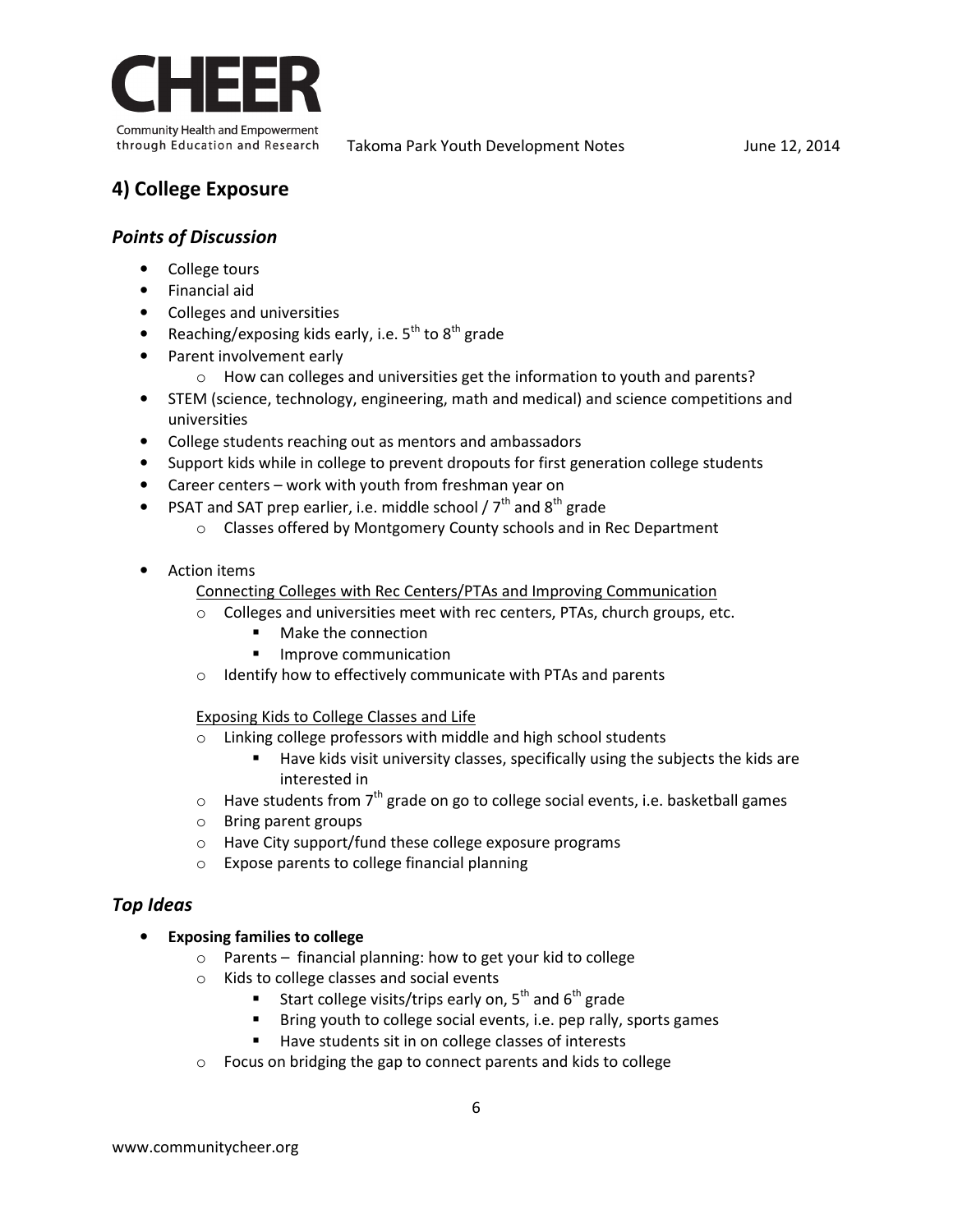

through Education and Research Takoma Park Youth Development Notes June 12, 2014

- **Connecting colleges to parent groups,** i.e. PTAs, community centers, recreation department, City programs, etc.
	- o Build synergy between community and parent groups and colleges
	- o Sharing knowledge from the college (out to groups)
	- $\circ$  Labor groups giving information for people that cannot make it to these events

# **Commitments**

| <b>Commitment</b>                                                   | Person /<br>Organization                  | <b>Comments/Notes</b>                                                                         | <b>Contact Info</b>                             |
|---------------------------------------------------------------------|-------------------------------------------|-----------------------------------------------------------------------------------------------|-------------------------------------------------|
| <b>Convene and</b><br>coordinate TP youth<br>development activities | <b>CHEER</b>                              |                                                                                               |                                                 |
| <b>Summer and</b><br><b>Afterschool Jobs</b>                        | Howard                                    | Call Me                                                                                       |                                                 |
|                                                                     | <b>Greg Clark</b>                         | <b>TPRD</b>                                                                                   | gregoryc@takomagov.org                          |
|                                                                     | Seth Grime                                | I can help with village of TP (senior<br>village) connection                                  |                                                 |
|                                                                     | Jay Keller                                | Summer, afterschool                                                                           | jayktakoma@gmail.com                            |
|                                                                     | Loretta Long                              | Summer jobs                                                                                   | Lorettam.Long@gmail.com                         |
|                                                                     | Gia Mejia                                 | Help organize/develop process<br>Develop /implement evaluations                               | gia@communitycheer.org                          |
|                                                                     | Kathy Porter                              | Help organize TP Youth<br>Collaborative of youth<br>organizations                             |                                                 |
|                                                                     | Stewart Sarkozy-<br>Banoczy               |                                                                                               |                                                 |
|                                                                     | Kate Stewart                              |                                                                                               | katemarystewart@gmail.com                       |
| <b>Financial Literacy</b>                                           | Elizabeth                                 | Financial literacy / money matters<br>club                                                    | Elizabeth@impactsilverspring.or<br>$\mathbf{g}$ |
|                                                                     | <b>Bruce Baker</b>                        | Curriculum on financial literacy                                                              |                                                 |
|                                                                     | <b>Una Kettering</b>                      | To attend follow-up meeting,<br>exploratory interest                                          | 301-270-5550                                    |
|                                                                     | Loretta Long                              | <b>Financial literacy</b>                                                                     | Lorettam.Long@gmail.com                         |
|                                                                     | Kathy Porter                              |                                                                                               |                                                 |
|                                                                     | Larry Ravitz                              | Money mentor                                                                                  | larry@ravitz.com                                |
|                                                                     | Washington<br><b>Adventist University</b> | <b>Enactus: Bridge Forte</b><br>Professor Pichot<br>Interest: Financial literacy<br>Students: |                                                 |